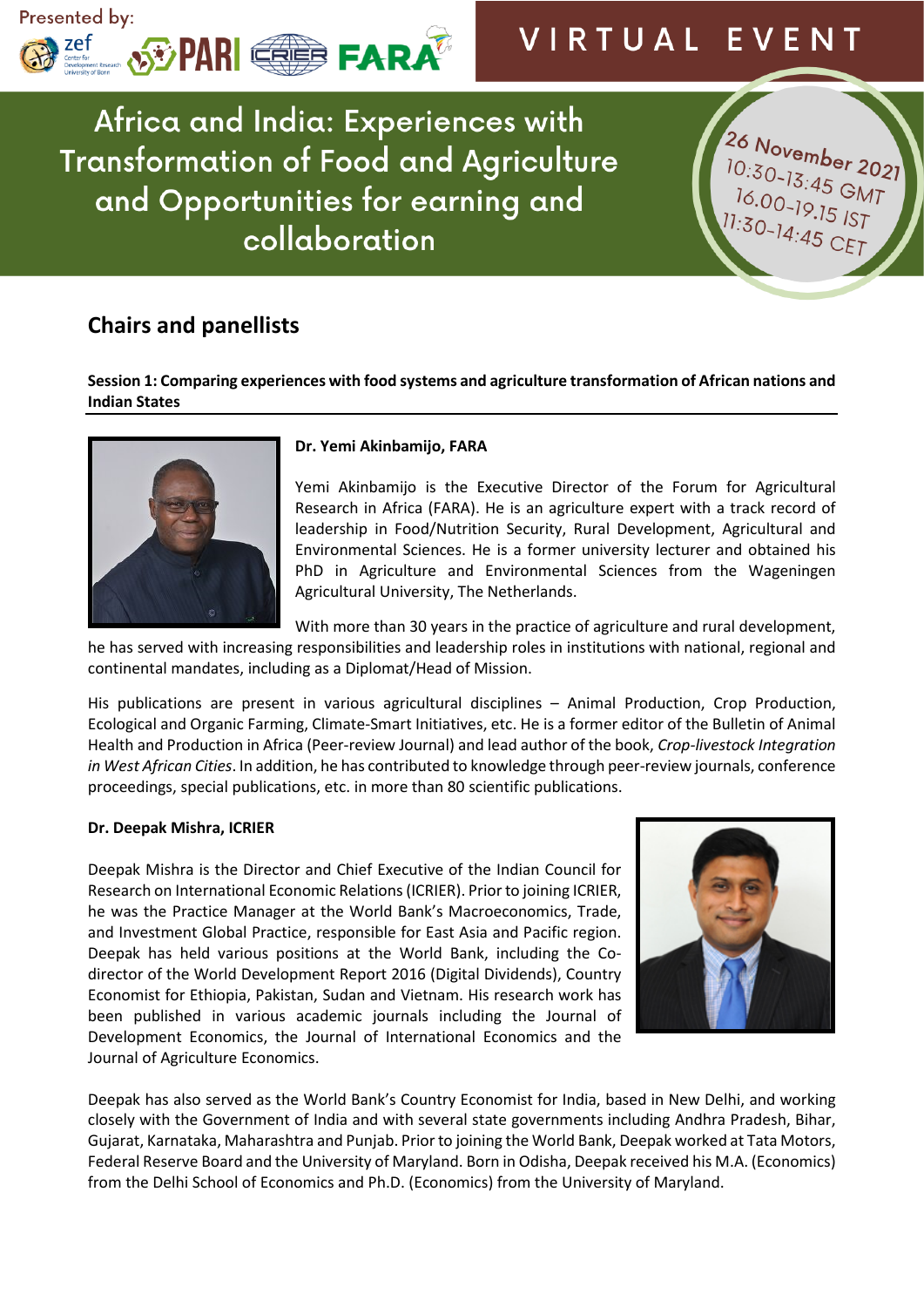## **Prof. Dr. Joachim von Braun, ZEF**



Prof. Dr. Joachim von Braun is is an agricultural economist, with a Doctoral degree from University of Göttingen, Germany. He joined ZEF as Professor and Director of the Department for Economic and Technological Change in December 2009. He was also Director of ZEF during its foundation phase 1997- 2002. He is co-coordinator of the "Transdisciplinary Research Area Technology and Innovation for Sustainable Futures" of Bonn University in the context of the excellence initiative of the University. At ZEF he directs some research projects, such "Program of Accompanying Research for Agricultural Innovation" (PARI) in Africa and India, and "Volatility in Markets and the Poor". His research addresses international and development economics topics, incl. markets and trade;

poverty; health and nutrition; agriculture, and science and technology. Prof. von Braun is President of the Pontifical Academy of Sciences of the Vatican, he is member of the German National Academy of Sciences Leopoldina, Academy of Science and Art of North-Rhine Westphalia, German Academy of Science and Engineering (acatech), member of the African Academy of Sciences, and Fellow of the American Association for the Advancement of Sciences. He serves as Chair of the Scientific Group for the Food Systems Summit 2021 of the UN Secretary General. Among awards received by Prof. von Braun are a honorary Doctoral degree from University of Hohenheim, and the Bertebos Prize of the Swedish Academy of Agricultural Sciences for his research on food security, and the Justus von Liebig Prize for his research on international nutrition. Prof. von Braun was Director General of the International Food Policy Research Institute (IFPRI) based in Washington, DC, USA, and President of the International Association of Agricultural Economists.

### **Dr. Muhammed A. Usman, ZEF**

Dr. Muhammed A. Usman is a Senior Researcher at the Center for Development Research (ZEF). He has obtained his PhD in Agricultural Economics from the University of Bonn. He also holds a Master of Science in Food and Resource Economics from the University of Bonn and a Master of Science in Business and Economics with a major in Economics from the Swedish University of Agricultural Sciences.His areas of expertise include policyrelevant research on water quality, sanitation and hygiene, agriculture, and health and nutrition in Africa. He has extensive experience in quantitative economic analysis. Prior to joining ZEF, he worked as a Planning Officer with the Ethiopian Telecommunications Corporation (ETC) from 2006-2010.





#### **Dr. Shyma Jose, ICRIER**

Shyma Jose is a fellow at ICRIER. Her research areas include nutrition, agriculture, food security, poverty, employment and labour market conditions. At ICRIER, she is currently working on issues related to the sources and drivers of agricultural growth and nutritional security in India.

She has a PhD in Economics from Centre for Study of Regional Development, Jawaharlal Nehru University. Her doctoral thesis was on the informal employment and decent work conditions in the garment industry. She also has an M. Phil from the same institution. She has published in national and international journals and book chapters on issues related to food and nutritional security, gender differential in malnutrition, education and the informalisation of the workforce.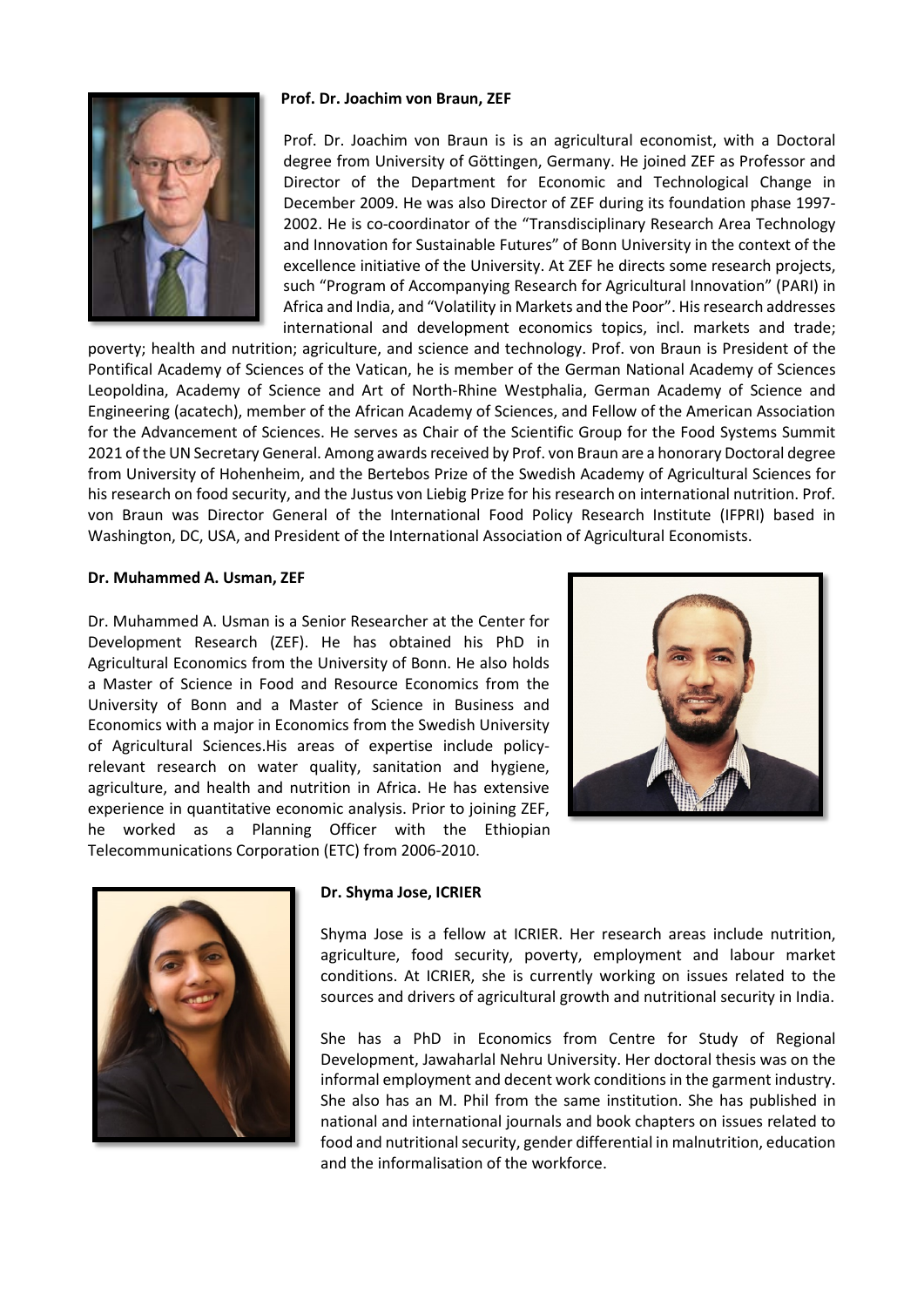## **Prof. Dr. Ashok Gulati, ICRIER**

Ashok Gulati is currently the Infosys Chair Professor for Agriculture at Indian Council for Research on International Economic Relations (ICRIER). Prior to this, he was the Chairman of the Commission for Agriculture Costs and Prices (CACP), Government of India.

He also served as the Director at the International Food Policy Research Institute (IFPRI) for more than 10 years. He is currently a Member of the Tenth Audit Advisory Board of the Comptroller and Auditor General of India and also on the Board of Directors of the National Commodity & Derivatives Exchange Limited (NCDEX), Kotak Mahindra Bank Limited (KMBL) and Godrej Agrovet Limited.



He has 17 books and several research papers on Indian and Asian agriculture to his credit. He is a prolific writer in media on agri-policies and for his contributions to the field, the President of India honored him with "Padma Shri" award in 2015.



### **Dr. Ousmane Badiane, AKADEMIYA2063**

Dr. Ousmane Badiane is Distinguished Fellow of the African Association of Agricultural Economists, recipient of the Africa Food Prize in 2015 and member of the World Academy of Sciences, is the founder and Executive Chairperson of AKADEMIYA2063. He has over 30 years of experience, as academic and a practitioner, in international development. As the Director for Africa at the International Food Policy Research Institute, he was instrumental in developing and guiding the implementation of the Comprehensive Africa Agriculture Development Programme.

As Lead Specialist for Food and Agricultural Policy at the World Bank, he served as advisor to the Vice President for Africa and originated projects with funding ranging from US\$5 million to US\$150 million. Between research and development finance, he taught Economics of Development in Africa at Johns Hopkins University's School of Advanced International Studies for many years.

Dr. Badiane received PhD in agricultural economics from the University of Kiel in Germany. He is also recipient of a Doctorate Honoris Causa from the University of KwaZulu Natal.

## **Dr. Usha Barwale Zehr, Mahyco Private Limited**

Dr. Usha Barwale Zehr is Director and Chief Technology Officer at Mahyco Private Limited (MAHYCO), India. She received her Ph.D. from University of Illinois at Urbana-Champaign.

Subsequent to her formal education, she worked at Purdue University in the Sorghum improvement program. For the last 20 years, she has been utilizing new technologies and tools including biotechnology for improving the quality and productivity of seeds and agriculture for small holder farmers in Asia and Africa. In addition, Dr. Zehr serves as Director of the Barwale Foundation (a non-profit Research Foundation), and as a board member of the Donald Danforth Plant Science Center and Alliance for Green Revolution in Africa. Recently, she has also taken on additional responsibilities for bringing digital tools in the agricultural value chain.

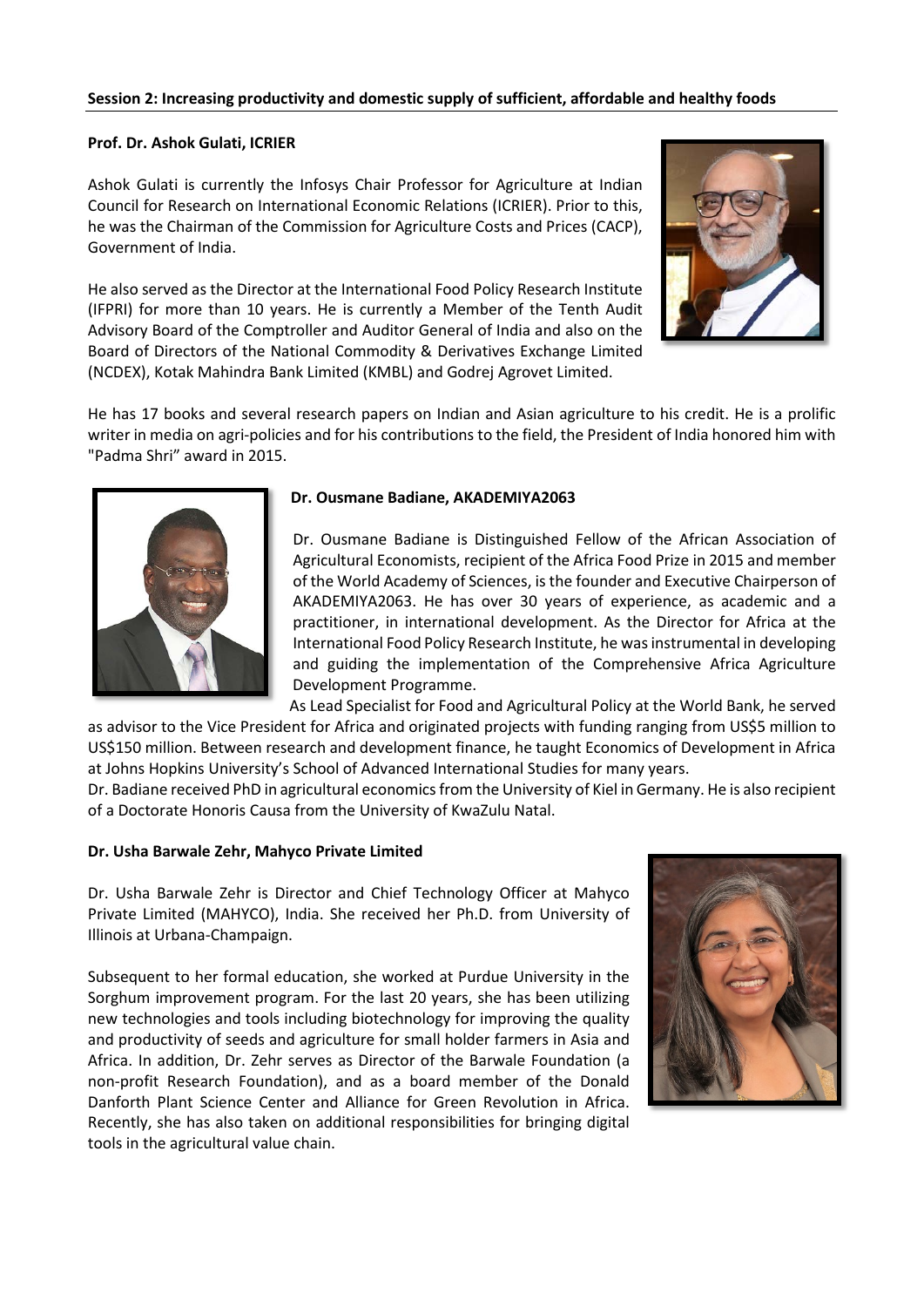

## **Temitope Adegoroye, Sahel Consulting**

Temitope Adegoroye is a Partner and Head of the Abuja office at Sahel Consulting where he is responsible for client engagement, project management and implementation. He is passionate about the agribusiness sector and has worked extensively across a broad range of value chains, with specific expertise on roots and tubers. He is proficient in market analysis, business strategy development, business sustainability, and project management.

Temitope Adegoroye has led several studies on agricultural policies and market entry strategies and implemented consulting projects in a range of priority areas including innovations in seed systems, mechanization, on-farm productivity enhancement and improved market access for agribusiness stakeholders. Temitope Adegoroye holds an MBA from Lagos Business School, Pan Atlantic University, Nigeria. He also holds a Master of Science (MSc) in Agronomy from the University of Ibadan and received his undergraduate degree in Plant Science from the Obafemi Awolowo University, Ife.

# **Prof. S. Mahendra Dev, IGIDR**

S. Mahendra Dev has been the Director and Vice Chancellor of the Indira Gandhi Institute of Development Research (IGIDR) in Mumbai, India, since 2010. Prior to this, he was Chairman of the Commission for Agricultural Costs and Prices for the Ministry of Agriculture of the Government of India, Director of the Centre for Economic and Social Studies in Hyderabad, and Acting Chairman of the National Statistical Commission of the Government of India. He is a recipient of the Malcolm Adiseshiah Award for outstanding work on development studies and has approximately 120 research publications in international and national journals in the areas of agricultural development, poverty, public policy, inequality, food security, nutrition,



employment guarantee schemes, social security and farm and nonfarm employment. He has written or edited 20 books, including *Inclusive Growth in India.* He has been a consultant and adviser to many international organizations, including the United Nations Development Programme, the World Bank, the ILO, the FAO, United Nations Economic and Social Commission for Asia and the Pacific, UNICEF, UNESCO, the UK DFID, and the OECD. He received his PhD from the Delhi School of Economics and completed his postdoctoral research at Yale University.



# **Dr. P. Soman, Jain Irrigation Systems Limited**

Dr. P. Soman is a Chief Agronomist at the Jain Irrigation Systems Limited. His extensive experience of over 20 years on this position has contributed to the research in precision farming technology, as well as to the adaptation of drip technology and development of PF packages for as many as 63 different crops. He also organised a very effective training program for farmers and Training of Trainers in India and other countries as Chief Trainer and Head of Extension services. Due to his long-term expertize, he provides technical support to farmers in many countries in Africa, India and Asia. He is also an expert in Fertigation science, with one already published book and a second one on the way. He has published over 72 research papers in refereed international journals and has

presented papers in several international conferences. Dr. P.Soman is member in various professional and international bodies, such as the American Society of Agronomy (since 1981) and the Indian Agronomy society, to name a few. He has obtained his PhD in 1980 from the Reading University in the UK. After his graduation, he joined ICRISA in India, where he was working as a Principal Scientist in Agronomy for 14 years. Dr. P.Soman has received many academic recognitions from highly renomated Indian universities.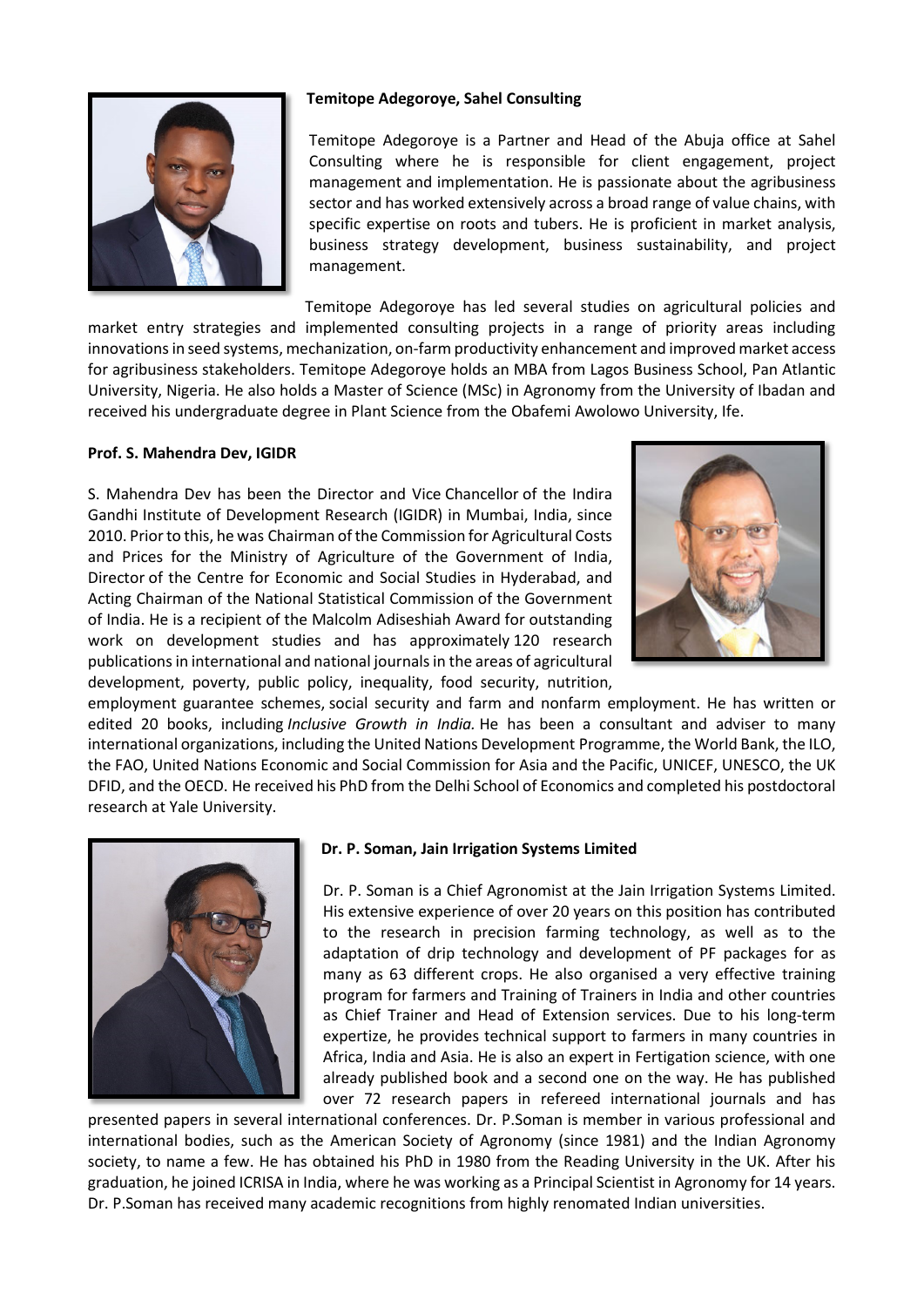#### **Dr. Heike Baumüller, PARI - ZEF**

Dr. Heike Baumüller is a Senior Researcher and Coordinator of the Program of Accompanying Research (PARI) at the Centre for Development Research (ZEF) at the University of Bonn, Germany. Her research focuses on the role of information and communication technologies in facilitating agricultural innovation along agricultural value chains in developing countries. Prior to joining ZEF, she was a Senior Research Fellow with the Energy, Environment and Development Programme at Chatham House in London, researching the environmental and socio-economic dimensions of trade in natural resources. Previously, Dr. Baumüller coordinated the Environment and



Natural Resources Programme at the International Centre for Trade and Sustainable Development (ICTSD) in Geneva. She holds a PhD in Agricultural Sciences from the University of Bonn.

### **Session 3: Strengthening food systems resilience against shocks**



### **Prof. Dr. Sheryl Hendriks, University of Pretoria**

Dr. Sheryl Hendriks is head of Department and Professor of Food Security at the Department of Agricultural Economics, Extension and Rural Development, University of Pretoria. She also leads the University of Pretoria's Institute for Food, Nutrition and Well-being, bringing research together from over 35 academic disciplines at the University. Prof. Hendriks is a food security policy expert with extensive experience in policy analysis and programme design. Her research focuses on food security and nutrition policy analysis and monitoring and evaluation of food security at the household, national and global information system level. She teaches food security policy analysis and monitoring and evaluation. She is actively engaged in high-level global food security policy think tanks and panels, such as serving two terms on the UN Committee on World Food Security's High-Level Panel of Experts on Food

Security and Nutrition and as a current member of the Montpellier Malabo Panel. She led the food security component of the African Union/NEPAD Comprehensive Africa Agriculture Development Programme from 2007 – 2010. Prof. Hendriks is a transdisciplinary specialist, leading, facilitating and coordinating large research teams focussed on finding solutions to complex food security and nutrition-related problems.

#### **Dr. Manasi Phadke, Symbiosis Institute of Business Management**

Dr. Manasi Phadke is project consultant and economist and holds a PhD in Economics from Gokhale Institute of Politics and Economics, Pune. She has worked in a range of consultancy assignments spanning the fields of agriculture economics, rural development and public finance. Manasi is a Short Term Consultant to the World Bank. She was deeply involved in designing the Results Framework for the World Bank funded project titled State of Maharashtra's Agriculture and Rural Transformation (SMART). She has also led studies on agriculture markets in Maharashtra for the World Bank. She lent research and M&E support for the World Bank funded Project on Climate Resilient Agriculture (PoCRA). She has been associated with prestigious research projects in agriculture supported by ICRIER, Union



Ministry of Agriculture, IFPRI and the Mahalanobis National Crop Forecasting Centre (MNCFC), New Delhi. Dr. Phadke is a visiting faculty at Symbiosis Institute of Business Management. She is a prolific writer and blogger and a regular contributor of articles to financial dailies such as Hindu Business Line and Business Standard.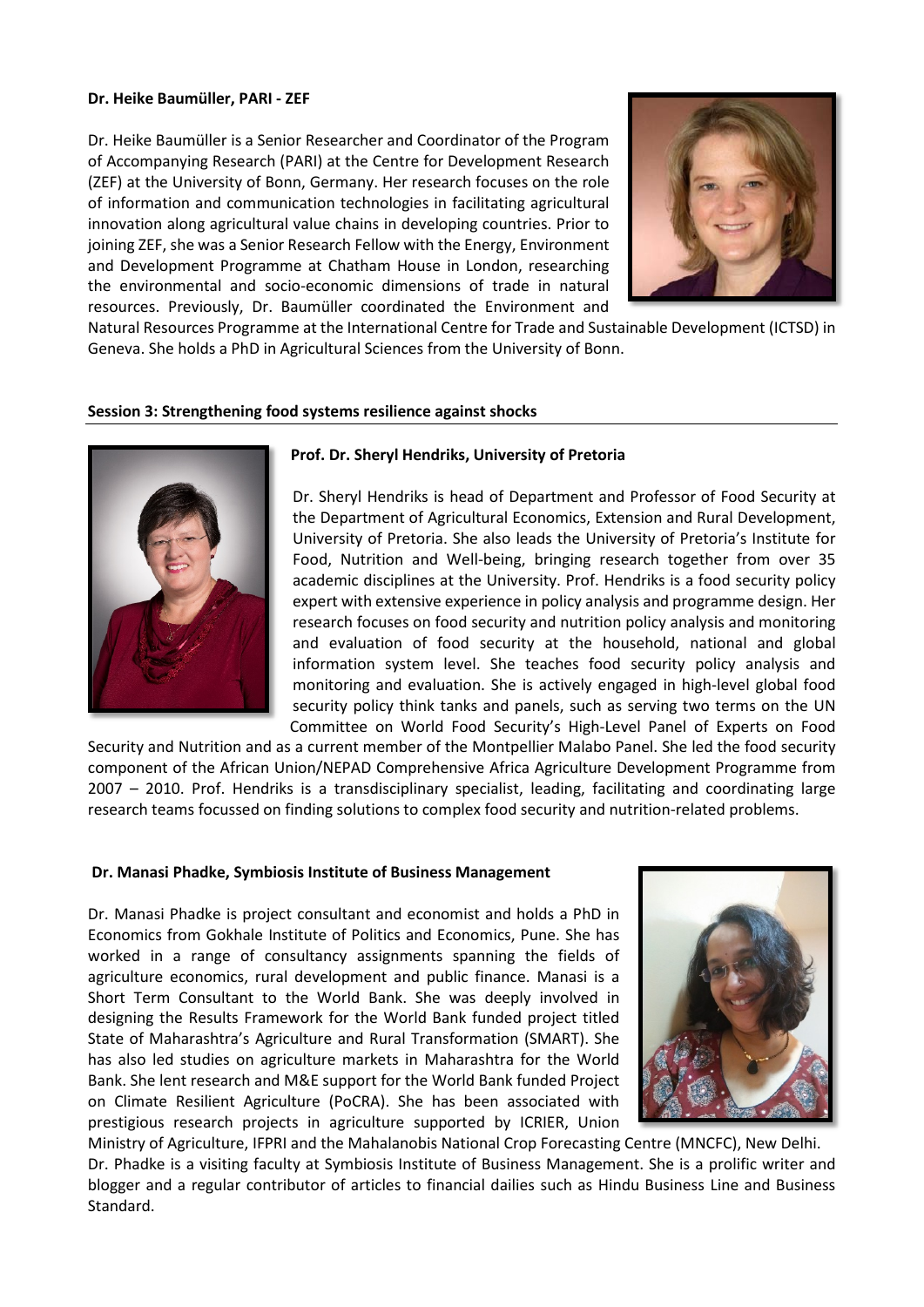

## **Dr. Ayodele Odusola, UNDP**

Dr. Ayodele Odusola is UNDP Resident Representative in South Africa and Director of the UNDP Africa Finance Sector Hub. Prior, he was Chief Economist and Head of the Strategy and Analysis Team for United Nations Development Programme's Regional Bureau for Africa (RBA), where he coordinated economic, social and environmental dimensions of development in Africa. He also led the preparation of regional flagship reports for UNDP Africa. Dr. Odusola provides intellectual leadership to SDG acceleration frameworks in sub-Saharan Africa, managing the network of Senior Economists in UNDP Africa Country Offices and providing

strategic advice on policy matters to the RBA Director. He also served as the UNDP corporate Chair of the Technical Committee on Least Developed Countries (LDCs) and Landlocked Developing Countries (LLDCs). He coordinated UNDP's partnership with pan African partnership like the African Union and African Development Bank. Dr. Odusola holds a PhD in Economics from the University of Ibadan in Nigeria. As an economist, he focuses on dynamics of macroeconomics and development economics pertaining to the African continent. In addition to being an African Visiting Scholar to the IMF in 2002, Dr Odusola had served as a consultant to many international organizations like the World Bank, UNICEF, WHO, the World Institute of Development Economic Research, the Global Development Network, the West African Monetary Institute and the West African Institute of Financial and Economic Management.

## **Shri P. V. S. Suryakumar, NABARD**

P.V. S. Suryakumar joined the National Bank for Agriculture and Rural Development (NABARD) in 1986 and has handled a variety of functions; appraisal, funding & monitoring of projects, headed & implemented various types of programs, training, policy, advocacy & communications. Today he holds the function of Deputy Managing Director at NABARD. He worked across the geographies; Madhya Pradesh, Uttar Pradesh, Maharashtra, Andhra Pradesh, Gujarat, West Bengal, New Delhi and Karnataka.



Academically, he obtained a Masters in Plant Genetics from the Indian

Agricultural Research Institute, New Delhi in 1986. He is a Commonwealth Scholar and obtained Masters in Sustainable Development from the Staffordshire University, Stroke-on-Trent, UK in 2010. He undertook the 25th Management Education Program at the Indian Institute of Management, Ahmedabad in 2001. He is an Associate of the Indian Institute of Banking & Finance. He is an author of cases, contributed to newspapers on policy issues and published two books on Cases and Sustainable Agriculture.



# **Dirk Schattschneider, BMZ**

Mr. Dirk Schattschneider is Commissioner for the special initiative "ONE WORLD No Hunger" (SEWOH) of the German Federal Ministry for Economic Cooperation and Development (BMZ). He is Assistant Director General at BMZ. He is head of the Directorate for Sustainable supply chains, nutrition and rural development, and sustainability standards at BMZ. Previously, he was assigned to the Ministry's regional office for Eastern Europe. He has also held positions at the Federal Ministry of Health and the Chancellery of North Rhine-Westphalia.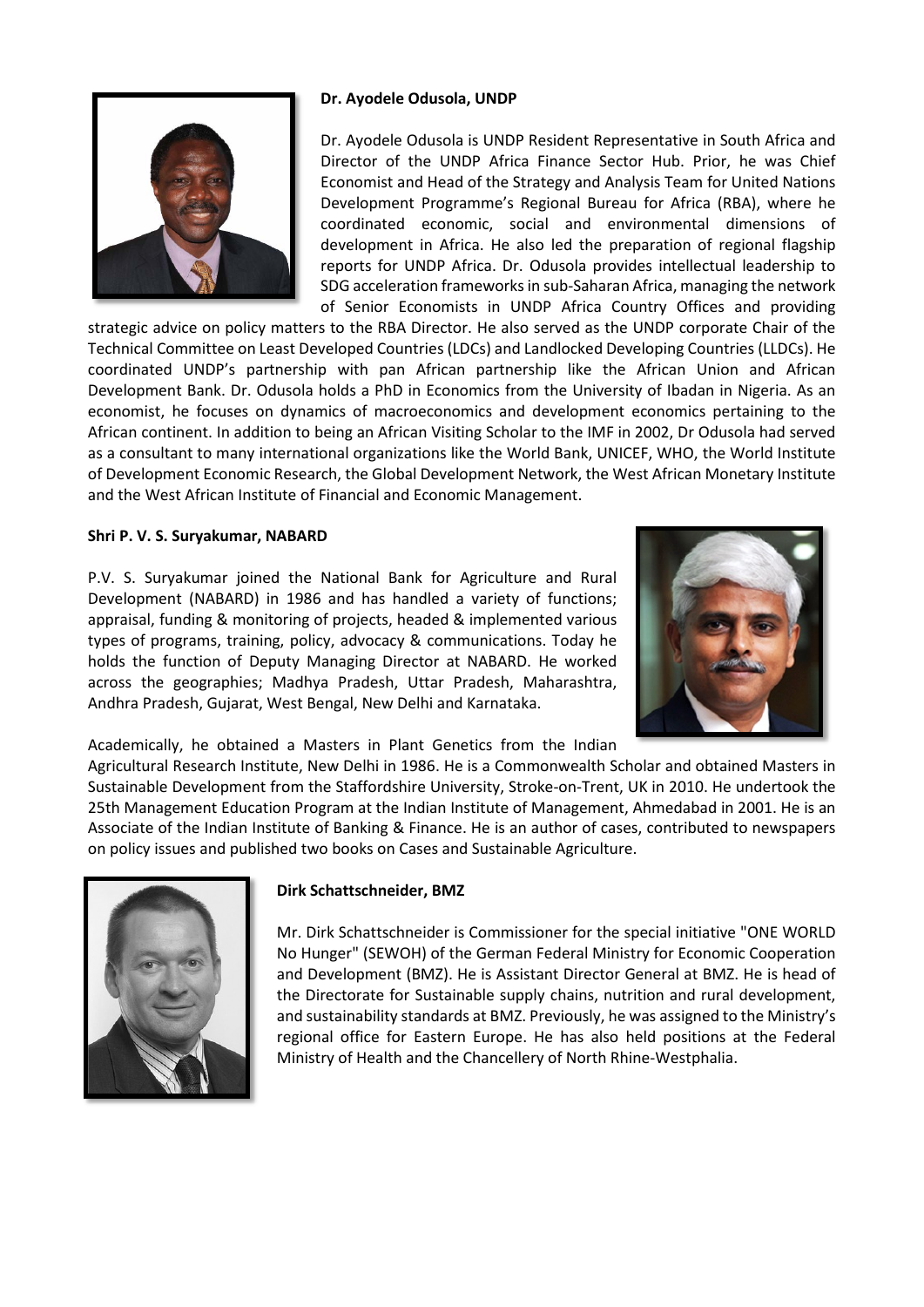## **Dr. Lukas Kornher, ZEF**

Dr. Lukas Kornher is a Senior Researcher and Coordinator of the Volatility project at the Center for Development Research (ZEF). He earned a Diploma in Economics from University of Mannheim obtained his PhD in Agricultural Economics from the University of Bonn. He also worked as a post-doctoral researcher at the University of Kiel and the German International Cooperation (GIZ). His research interests are in the areas of international trade and nutrition economics with a particular focus on behavioral aspects and intra-household inequality. Currently, he is the Lead Researcher in a project that conducts analysis and implementation of measures to reduce price volatility in national and international markets for improved food security in developing countries. The focus of this work relates to the new



African Continental Free Trade Area (AfCFTA), its prospects and implementation challenges as well as the wider implications for international trade integration of the African continent. He has published widely in the field of international trade and trade policy. Dr. Kornher gained research experiences in several African and South Asian countries and teaches agricultural and development economics at various levels.



#### **Dr. Pramod Kumar Joshi, NAAS**

Dr. Pramod K. Joshi is the former Director for South Asia, International Food Policy Research Institute. Prior to this, he held the position of the director of the National Academy of Agricultural Research Management, Hyderabad, India. His areas of research include technology policy, market, and institutional economics.

Dr Joshi has received the Professor R.C. Agrawal Lifetime Award of Indian Society of Agricultural Economics and Dr MS Randhawa Memorial Award of the National Academy of Agricultural Sciences. He is the fellow of

National Academy of Agricultural Sciences and Indian Society of Agriculture Economics. Dr Joshi has also served as the chairman of the SAARC Agricultural Centre's governing board in Dhaka, Bangladesh and UN-CAPSA governing board in Bogor. He also served as the member of the intergovernmental panel on the World Bank's International Assessment of Agricultural Science and Technology for Development; International Steering Committee for the Climate Change, Agriculture and Food Security Challenge Program of CGIAR.

#### **Dr. Assefa Admassie, University of Addis Ababa**

Dr. Assefa Admassie is a Professor at the Department of Economics at the Addis Ababa University in Ethiopia. Previously to his current position, he was the Principal Research Fellow (executive Director) of the Ethiopian Economic Policy Research Institute which is an affiliate of the Ethiopian Economics Association. He holds a PhD degree in Agricultural Economics from the University of Hohenheim. Before his current position he has been teaching several courses at the Alemaya University of Agriculture and the Addis Ababa University. During his stay at the two universities he has advised several undergraduate and post graduate students. He has also been working as a Senior Research Fellow at the Center for Development



Research at the University of Bonn – Germany between 1998 and 2002. During his stay at the University of Bonn he has taught PhD level courses and supervised PhD students.